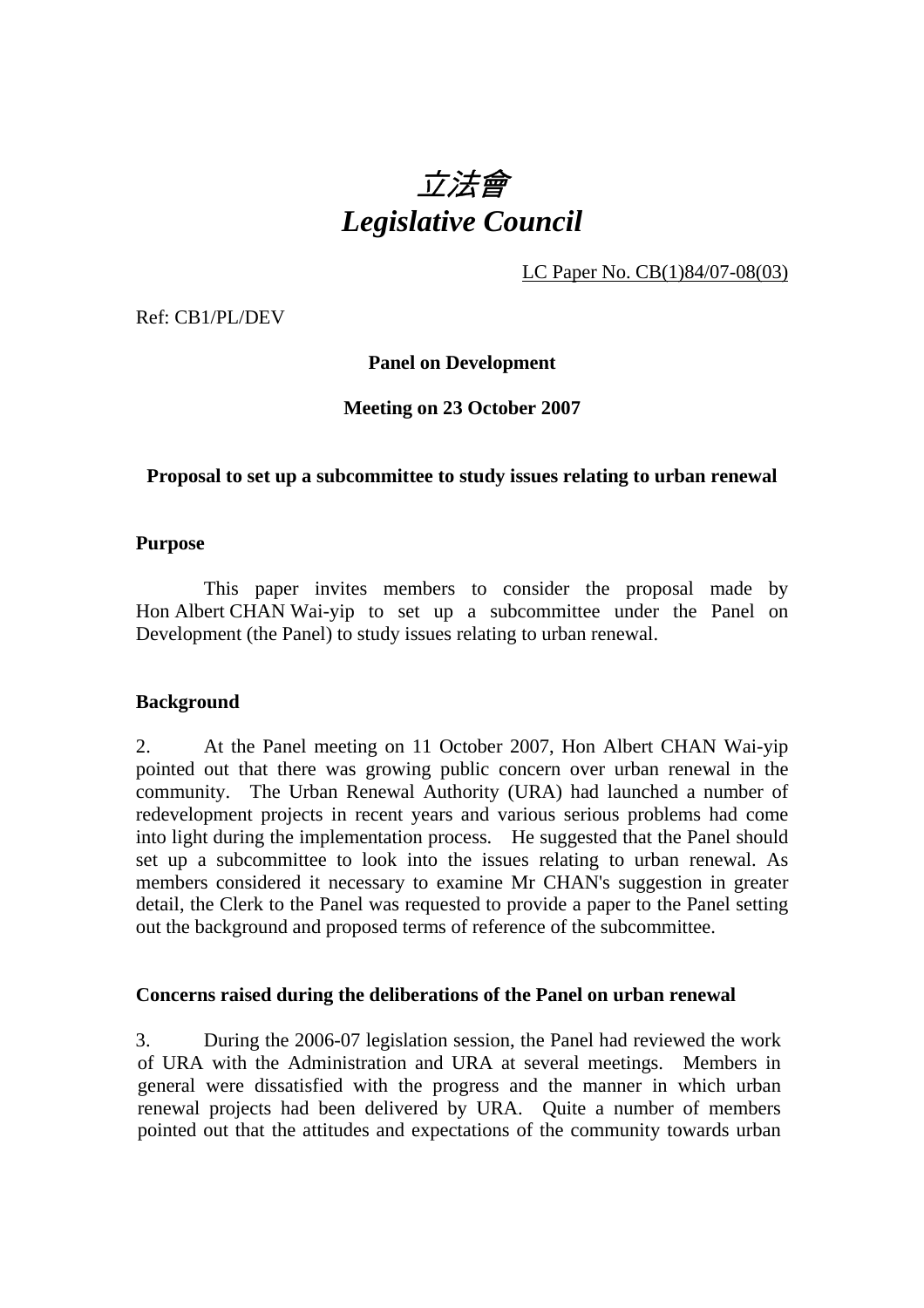renewal had undergone substantial changes in recent years. For instance, there was rising demand for placing more emphasis on conservation of heritage, local characteristics and community networks in the urban renewal process; and there were strong calls for reducing the intensity of redevelopment projects and taking the opportunities to revitalize the old districts in the vicinity. In view of these important changes, the members considered it necessary to undertake a comprehensive review of the Urban Renewal Strategy.

4. At the meeting of the Panel on 24 September 2007, the Panel noted that the Administration was discussing with URA regarding the timing for commencing a review of the Urban Renewal Strategy, and would keep the Panel updated on further developments on the subject.

## **Proposal for the establishment of a subcommittee on urban renewal**

5. After consulting Hon Albert CHAN Wai-yip, the Legislative Council Secretariat has drawn up the following aspects pertinent to the proposal for establishment of a subcommittee on urban renewal for members' consideration.

## *Terms of reference of the Subcommittee*

6. The proposed Subcommittee should be tasked to study issues in relation to the work of the Urban Renewal Authority and to examine possible measures to enhance the efficacy of the work of the Authority.

## *Proposed work plan and time frame*

7. The proposed Subcommittee should focus its work on the following major areas --

- (a) to review the existing planning and acquisition procedures, acquisition policy, approach to heritage conservation and strategy/principles for financial management adopted by URA; and
- (b) to examine the need for changes to the relevant legislation, the Urban Renewal Strategy, and other arrangements at the policy and implementation levels.

8. The proposed Subcommittee should complete its work and report to the Panel in June 2008. Members may also wish to consider the need for undertaking research into the subject matter, and for meeting with deputations to receive their views.